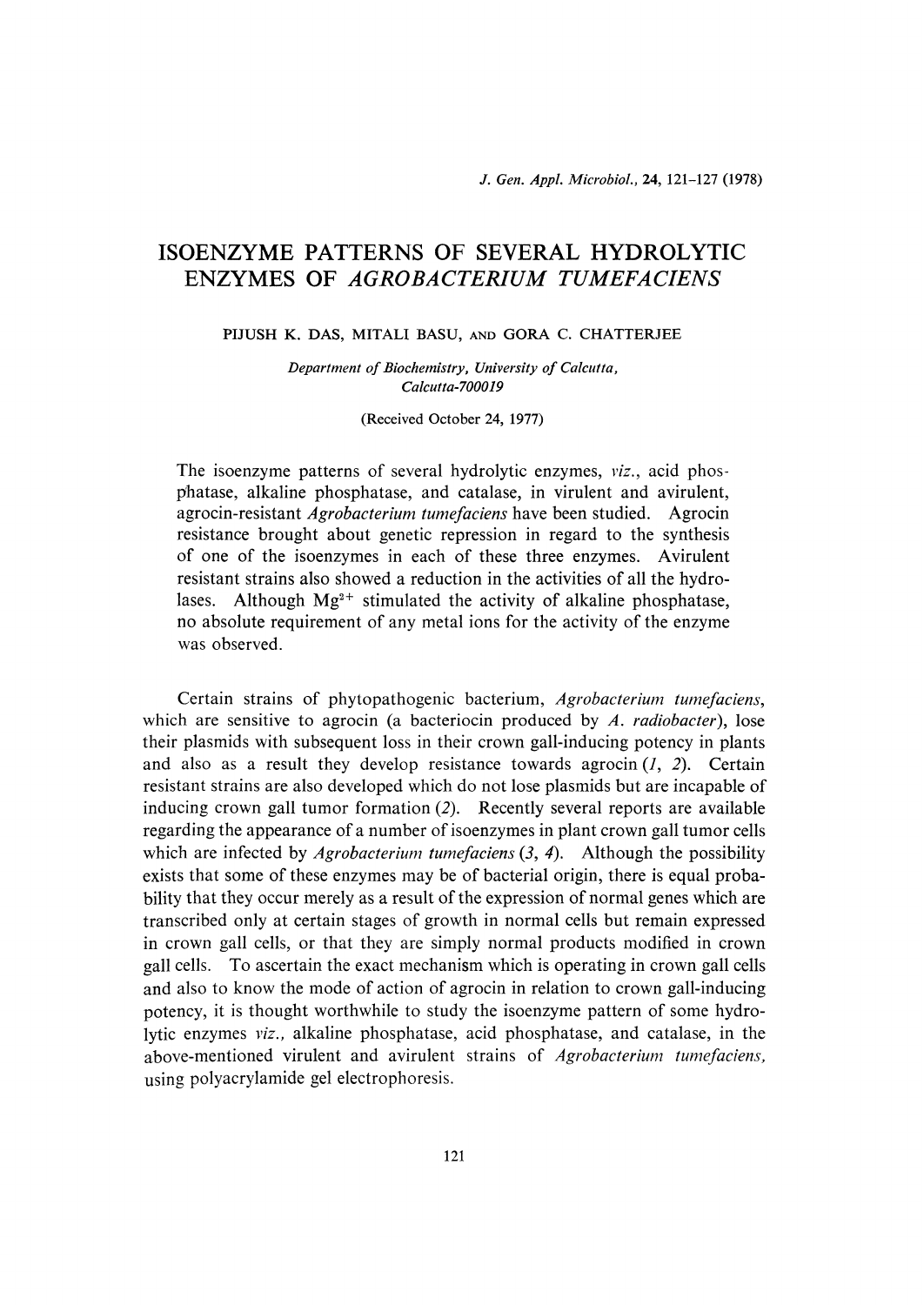## MATERIALS AND METHODS

 Chemicals. Thiamine pyrophosphate was obtained from Nutritional Biochemicals Corporation, U.S.A., and sodium  $\beta$ -glycerophosphate was a product of Koch-Light Laboratories Ltd., England. p-Nitrophenyl phosphate, adenosine monophosphate, Fast Blue RR, l-naphthyl phosphate, and poly(vinylpyrrolidone) were purchased from Sigma Chemical Co., U.S.A. Sodium pyrophosphate was obtained from E. Merck and Co., West Germany.

 Test organism and growth medium. Strains used in this investigation are A. tumefaciens TIP (Kerr 14) agrocin-sensitive, A. tumefaciens TIP (Kerr 14) R, agrocin-resistant and probably completely cured of plasmid, and A, tumefaciens S1005, agrocin-resistant variety. Cultures of all these A. tumefaciens strains have been obtained from Prof. J. Schell, Director, Laboratorium voor Genetica, Rijks Universiteit, Gent, Belgium. For comparative purposes, strains of A, tumefaciens with a maximal growth temperature of 28° were employed. The growth medium consisted of 0.8% Bactotryptone, 0.5% Bactoyeast extract, and 0.5% NaCl in distilled water. The stock cultures were maintained on agar slants of the same medium.

 Enzyme assays. For the assay of alkaline phosphatase the cells of mid log phase were suspended in 0.03 M Tris-HC1 buffer, pH 7.8, after harvesting and washing with the same buffer. The cells were then subjected to butanol extraction according to the method described by BHATTI  $(5, 6)$ . Alkaline phosphatase (pnitrophenyl phosphatase) activity was determined following the method of MIT-CHELL et al. (7). The activity of other alkaline phosphatases,  $viz, \beta$ -glycerophosphatase, adenosinemonophosphatase, thiamine pyrophosphatase, and sodium pyrophosphatase, was determined on the basis of released inorganic phosphate measurement after the method of LOwRY and LOPEZ (8).

 Cell-free extracts for the determination of catalase were prepared according to the following procedure : Cells of mid log phase were harvested by centrifugation and washed with 0.01 M phosphate buffer, pH 7.8. The washed cells were frozen overnight at  $-18^\circ$ . Cells were then disrupted by sonication in a Raytheon Sonic Oscillator (10,000 kHz, two 30-sec exposures) and were centrifuged at  $20,000 \times g$ for 20 min to remove the cell debris and unbroken cells. The supernatants were used as enzyme sources. Catalase was assayed according to the method of SINHA (9). Cell-free extracts of acid phosphatase determination were prepared as for the catalase assay, with the only modification that the cells were washed with and suspended in 0.03 M Tris-HC1 buffer, pH 7.4. Acid phosphatase activity was measured after the method of MITCHELL *et al.* (7) using *p*-nitrophenyl phosphate as a substrate. The enzyme activity using other substrates,  $viz.$ ,  $\beta$ -glycerophosphate, sodium pyrophosphate, thiamine pyrophosphate, etc., was determined by the method of LOWRY and LOPEZ  $(8)$ . Protein was estimated by the method of LOWRY *et al.* (10) with crystalline bovine serum albumin as standard. All spectrophotometric measurements of enzyme activity were made with a Beckman DU-2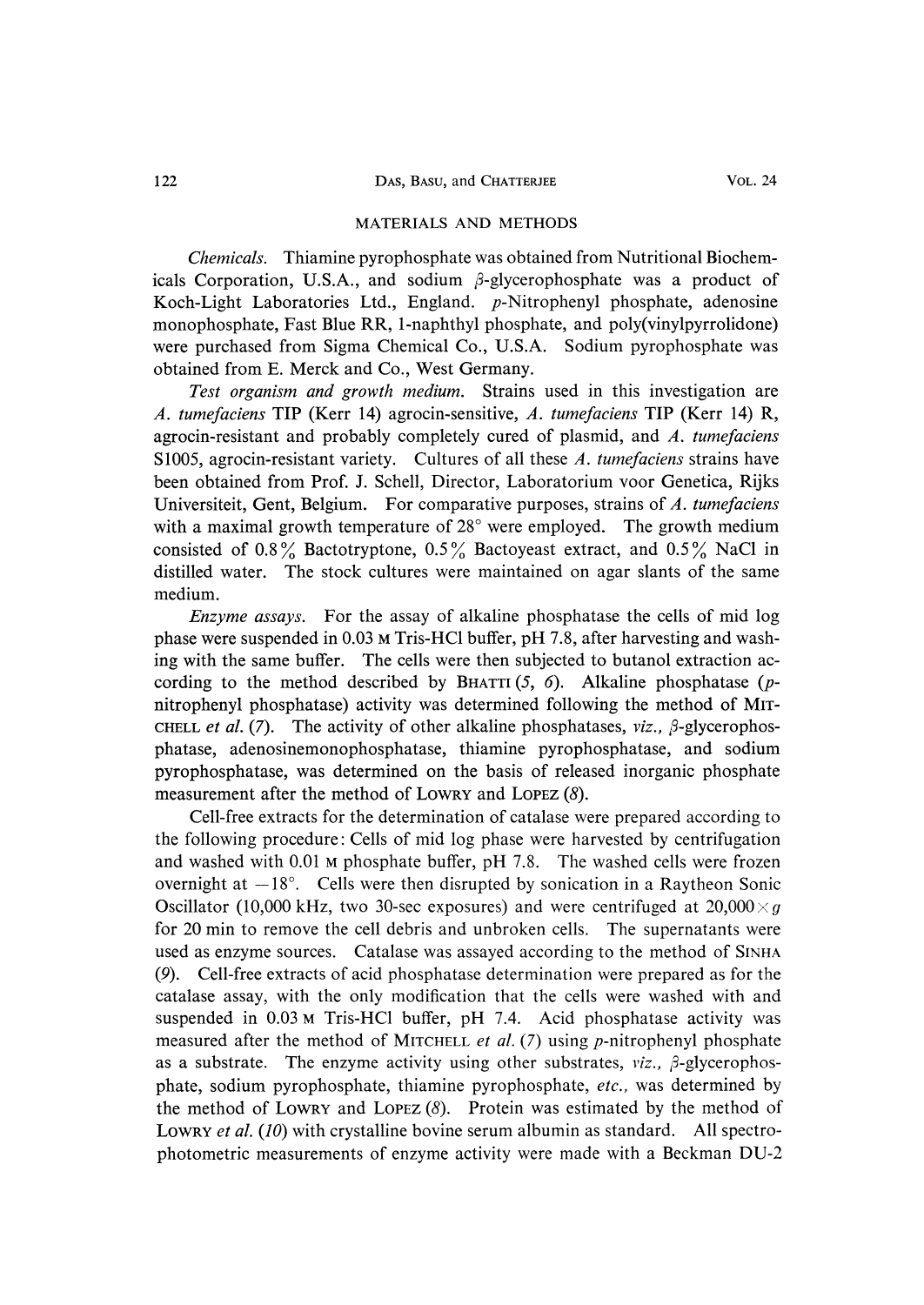spectrophotometer. The specific activity of the enzymes, *viz.*, acid phosphatase and alkaline phosphatase, is defined as  $\mu$ g of p-nitrophenol liberated per minute per mg of protein.

 Study of isoenzymes using polyacrylamide gel electrophoresis. Polyacrylamide gels were prepared according to the procedure of DAVIS  $(11)$ . The isoenzyme pattern of alkaline phosphatase and acid phosphatase in agrocin-sensitive and agrocin-resistant strains was studied on 7.5% polyacrylamide gels with 0.004  $\text{M}$ histidine buffer, pH 7.0, as gel buffer and 0.041 M sodium citrate, pH 7.0, as bridge buffer (12). A current of 3 mA per tube was applied for 3 hr. After electrophoresis, the gels were briefly washed with water and incubated for 2 hr at 37° in a staining mixture described by BREWER  $(13)$ . After staining, the gels were stored in 50 $\%$  ethanol. The isoenzyme patterns of catalase in virulent and avirulent strains were studied on  $5\%$  polyacrylamide gels with Tris (1.5 M)-HCl (0.24 M) containing N, N, N', N'-tetramethylethylenediamine (27 mM) as gel buffer and 5 mM Tris-48 mM glycine, pH 8.3, as bridge buffer. The electrophoresis was carried out for 4 hr using a current of 2.5 mA per tube. The gels were stained for catalase activity according to the method of WOODBERG *et al.* (14) using 0.003  $\%$  H<sub>2</sub>O<sub>2</sub>, 2 $\%$ FeCl<sub>3</sub>, and  $2\%$  K<sub>3</sub>(FeCN)<sub>6</sub>.

## RESULTS

 Table 1 shows the activity of alkaline phosphatase and acid phosphatase using different substrates in sensitive and agrocin-tolerant mutants of A. tumefaciens. All the three strains possess less  $\beta$ -glycerophosphatase, adenosinemonophosphatase, thiamine pyrophosphatase, and sodium pyrophosphatase activity than the p-nitrophenyl phosphatase activity. The specific activity of acid phosphatase is much lower than that of alkaline phosphatase in all the strains. It is also observed that the activity of all the substrate-specific phosphatases in both acid and alkaline pH are decreased in agrocin-resistant strains of A. tumefaciens.

 Table 2 shows the effect of addition of metal ions on the alkaline phosphatase activity in normal and resistant strains. The addition of  $Mg^{2+}$  stimulates the activity of alkaline phosphatase whereas  $Zn^{2+}$  has more or less no effect on the activity. The addition of  $Mn^{2+}$  and  $Co^{2+}$  drastically inhibits the alkaline phosphatase activity.

 Figure 1 shows the catalase activity of both intact cells and cell-free extracts of all the three strains of A. tumefaciens. It is observed that the activity in the virulent strain is high enough from the start of the experiment and it steadily increases with time, whereas in the case of avirulent resistant strains, the activity is lower than that in the normal strain.

 The isoenzymatic patterns of alkaline phosphatase, acid phosphatase, and catalase obtained by polyacrylamide gel electrophoresis are shown in Figs. 2, 3, and 4, respectively. The normal virulent strain possesses two alkaline phosphatase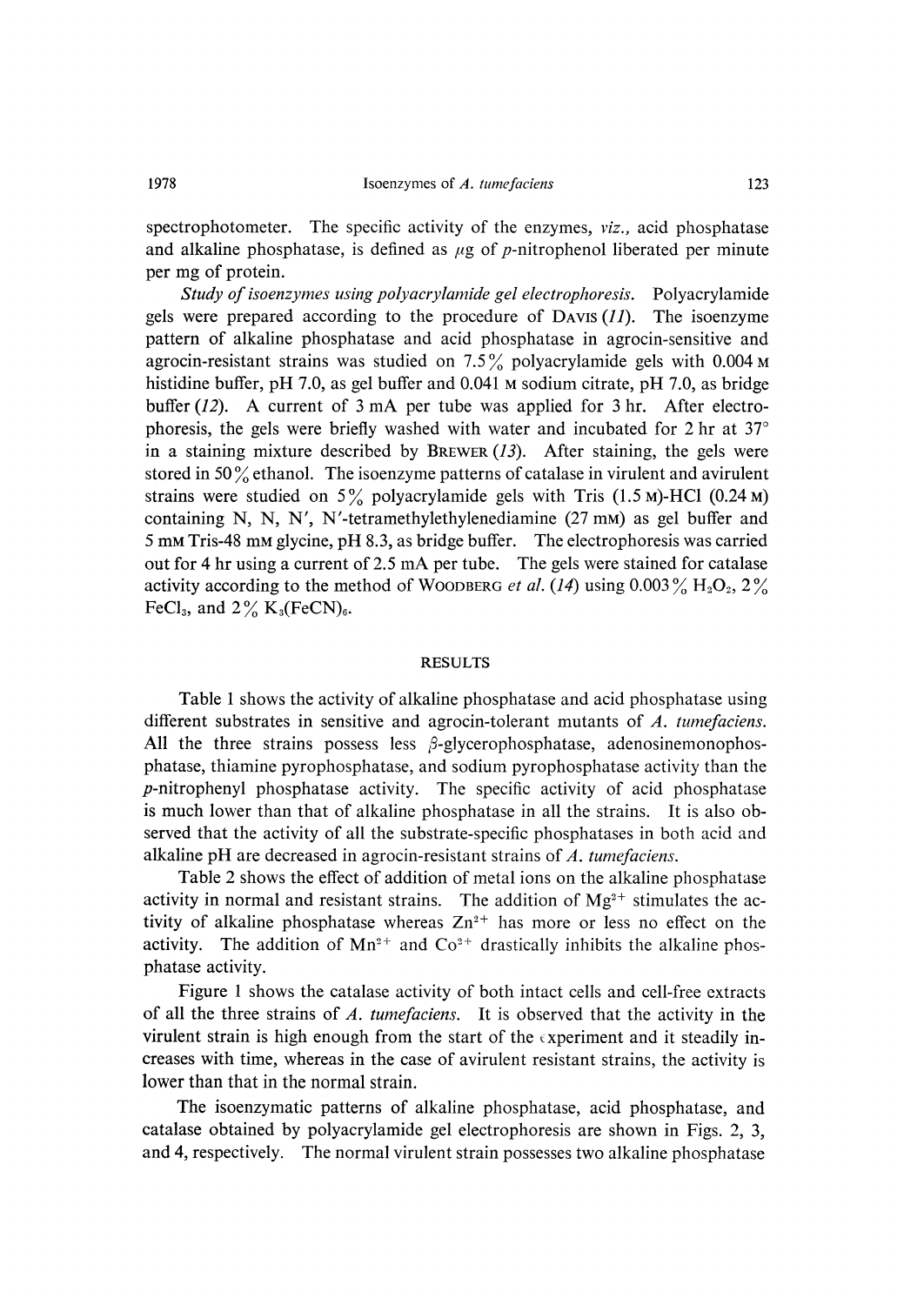| $0.62 + 0.05$<br>$0.08 \pm 0.00$<br>$0.14 + 0.00$<br>$0.35 + 0.03$<br>$0.29 + 0.03$<br>Normal<br>$0.487 + 0.034$<br>$0.74 \pm 0.061$<br>$1.34 \pm 0.12$<br>$0.093 + 0.00$<br>$0.106 + 0.01$<br>Resistant<br>$\tilde{e}$<br>Alkaline phosphatase<br>Specific activity<br>$0.636 + 0.054$<br>$0.085 + 0.00$<br>$0.065 \pm 0.00$<br>$1.20 \pm 0.09$<br>$0.424 \pm 0.05$<br>Resistant<br>$0.318 + 0.029$<br>$0.84 \pm 0.067$<br>$2.12 + 0.15$<br>$0.95 \pm 0.01$<br>$0.17 \pm 0.01$<br>Norma<br>3-Glycerophosphate<br>Adenosine<br>monophosphate<br>pyrophosphate<br>pyrophosphate<br>p-Nitrophenyl<br>phosphate<br>Substrate<br>Thiamine<br>Sodium | Table 1. Substrate specificity of alkaline phosphatase and acid phosphatase obtained from normal |                                   |
|-------------------------------------------------------------------------------------------------------------------------------------------------------------------------------------------------------------------------------------------------------------------------------------------------------------------------------------------------------------------------------------------------------------------------------------------------------------------------------------------------------------------------------------------------------------------------------------------------------------------------------------------------|--------------------------------------------------------------------------------------------------|-----------------------------------|
|                                                                                                                                                                                                                                                                                                                                                                                                                                                                                                                                                                                                                                                 | Acid phosphatase<br>Specific activity                                                            |                                   |
|                                                                                                                                                                                                                                                                                                                                                                                                                                                                                                                                                                                                                                                 | Resistant                                                                                        | Resistant<br>$\hat{\mathbf{e}}^*$ |
|                                                                                                                                                                                                                                                                                                                                                                                                                                                                                                                                                                                                                                                 | $0.40 + 0.025$                                                                                   | $0.44 + 0.032$                    |
|                                                                                                                                                                                                                                                                                                                                                                                                                                                                                                                                                                                                                                                 | $0.22\!\pm\!0.02$                                                                                | $0.23 + 0.018$                    |
|                                                                                                                                                                                                                                                                                                                                                                                                                                                                                                                                                                                                                                                 | $0.18\!\pm\!0.01$                                                                                | $0.20 \pm 0.013$                  |
|                                                                                                                                                                                                                                                                                                                                                                                                                                                                                                                                                                                                                                                 | $0.025 \pm 0.00$                                                                                 | $0.018 + 0.00$                    |
|                                                                                                                                                                                                                                                                                                                                                                                                                                                                                                                                                                                                                                                 | $0.03 + 0.00$                                                                                    | $0.037\pm0.00$                    |

 $\begin{array}{c} \begin{array}{c} \begin{array}{c} \end{array} \\ \begin{array}{c} \end{array} \end{array} \end{array}$ 

124 DAS, BASU, and CHATTERJEE VOL. 24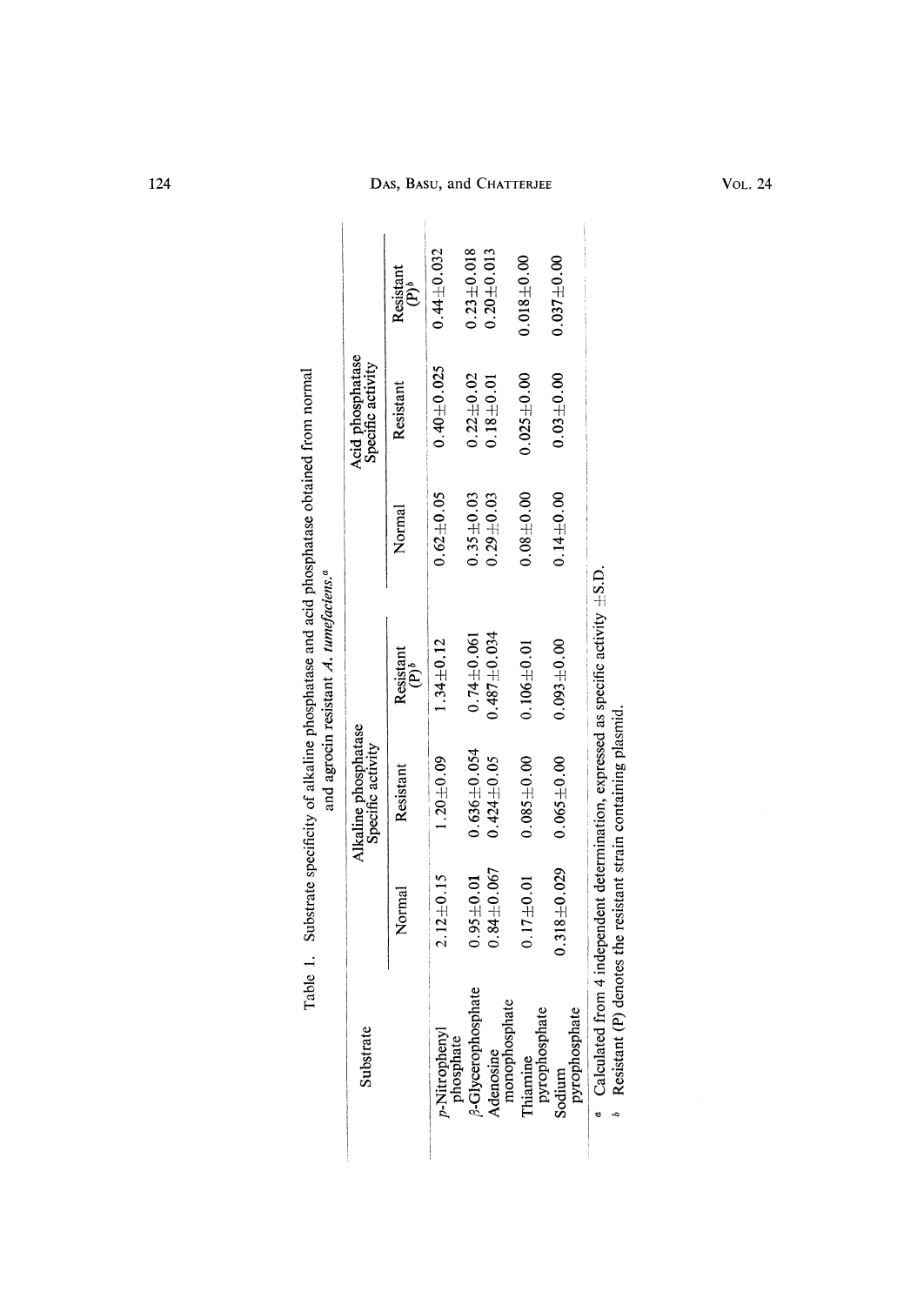| No.            | Metal ions<br>added | Final<br>concentration<br>(mM) | Specific activity of enzyme in |           |                   |
|----------------|---------------------|--------------------------------|--------------------------------|-----------|-------------------|
|                |                     |                                | Normal                         | Resistant | Resistant $(P)^a$ |
| 1              | $Mg^{2+}$           | Nil                            | 2.24                           | 1.10      | 1.50              |
|                |                     | 5                              | 2.80                           | 1.76      | 1.95              |
|                |                     | 10                             | 3.52                           | 2.16      | 2.45              |
| $\overline{2}$ | $Zn^{2+}$           | Nil                            | 2.12                           | 1.20      | 1.34              |
|                |                     | 5                              | 1.82                           | 0.91      | 1.05              |
|                |                     | 10                             | 1.93                           | 0.95      | 1.07              |
| 3              | $Mn^{2+}$           | Nil                            | 2.12                           | 1.20      | 1.34              |
|                |                     | 5                              | 0.48                           | 0.24      | 0.33              |
|                |                     | 10                             | 0.30                           | 0.14      | 0.19              |
| $\overline{4}$ | $CO2+$              | Nil                            | 2.00                           | 1.10      | 1.20              |
|                |                     | 5                              | 0.61                           | 0.43      | 0.35              |
|                |                     | 10                             | 0.39                           | 0.17      | 0.13              |

Table 2. Effect of Mg<sup>2+</sup>,  $\text{Zn}^{2+}$ , Mn<sup>2+</sup>, and Co<sup>2+</sup> on the activity of alkalin phosphatase in normal and agrocin resistant A, tumefaciens.

Resistant (P) denotes the resistant strain containing plasmid.  $\boldsymbol{a}$ 





isoenzymes; one is an intense major band and the other is a light minor band. Both the avirulent resistant strains have only one alkaline phosphatase corresponding to the intense major band of the normal strain. It is noted from Figs. 3 and 4 that there are three isoenzymes of either acid phosphatase or catalase in the virulent strain whereas the avirulent resistant strains contain two acid phosphatase and catalase isoenzymes. The three isoenzymes of catalase in the virulent strain are represented by a major band and two minor bands. In the case of avirulent resistant strains the lowermost minor band is absent.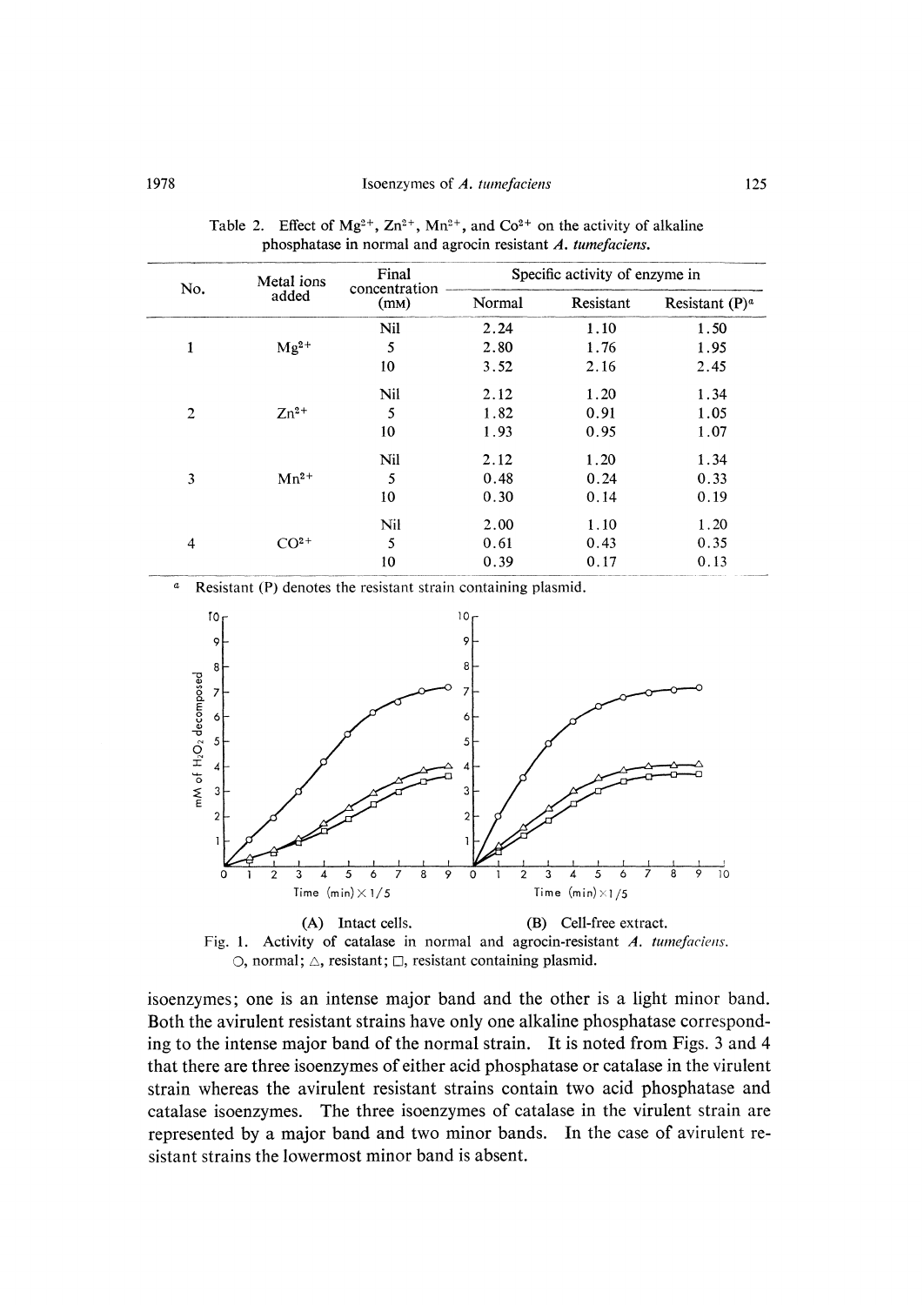



1, normal; 2, resistant; 3, resistant containing plasmid.

Fig. 4. Isoenzyme pattern of the enzyme catalase in  $\Lambda$ . tume faciens 1, normal; 2, resistant; 3, resistant containing plasmid.

## DISCUSSION

 A. tumefaciens phosphatases are non-specific phosphohydrolases, as both of them have been found to hydrolyze *p*-nitrophenyl phosphate,  $\beta$ -glycerophosphate, thiamine pyrophosphate, adenosine monophosphate, and sodium pyrophosphate. However, the specific activity of acid phosphatase is much lower than that of alkaline phosphatase in A. tumefaciens. Alkaline phosphatase from normal and agrocin-resistant A. tumefaciens is inhibited by  $Mn^{2+}$  and  $Co^{2+}$  but is not affected by  $Zn^{2+}$  or EDTA. Though the enzyme from both the normal and resistant strains is stimulated by  $Mg^{2+}$ , still there is activity of the enzyme without the addition of any metal ion which suggests that it does not have an absolute requirement for metal ions. The E. coli alkaline phosphatase requires  $Zn^{2+}$  for full expression of its activity  $(15, 16)$  while in the case of N. *crassa* the enzyme is unaffected by the presence of metal ions  $(17)$ . The observations further indicate that both acid phosphatase and alkaline phosphatase activities are decreased in agrocin-resistant strains of A. tumefaciens. Such a decrease in alkaline phosphatase activity in streptomycin-resistant bacteria has been reported by LOKIEWIEZ et al.  $(18)$  and by ROSENKRANZ et al. (19). That the activities of both phosphatases are decreased in agrocin-resistant strain is also obvious from Figs. 2 and 3 which show a reduction of one isoenzyme each of both acid and alkaline phosphatase in the case of avirulent resistant strains. This indicates that the agrocin resistance brings about genetic repression in regard to the synthesis of one isoenzyme in A. tumefaciens.